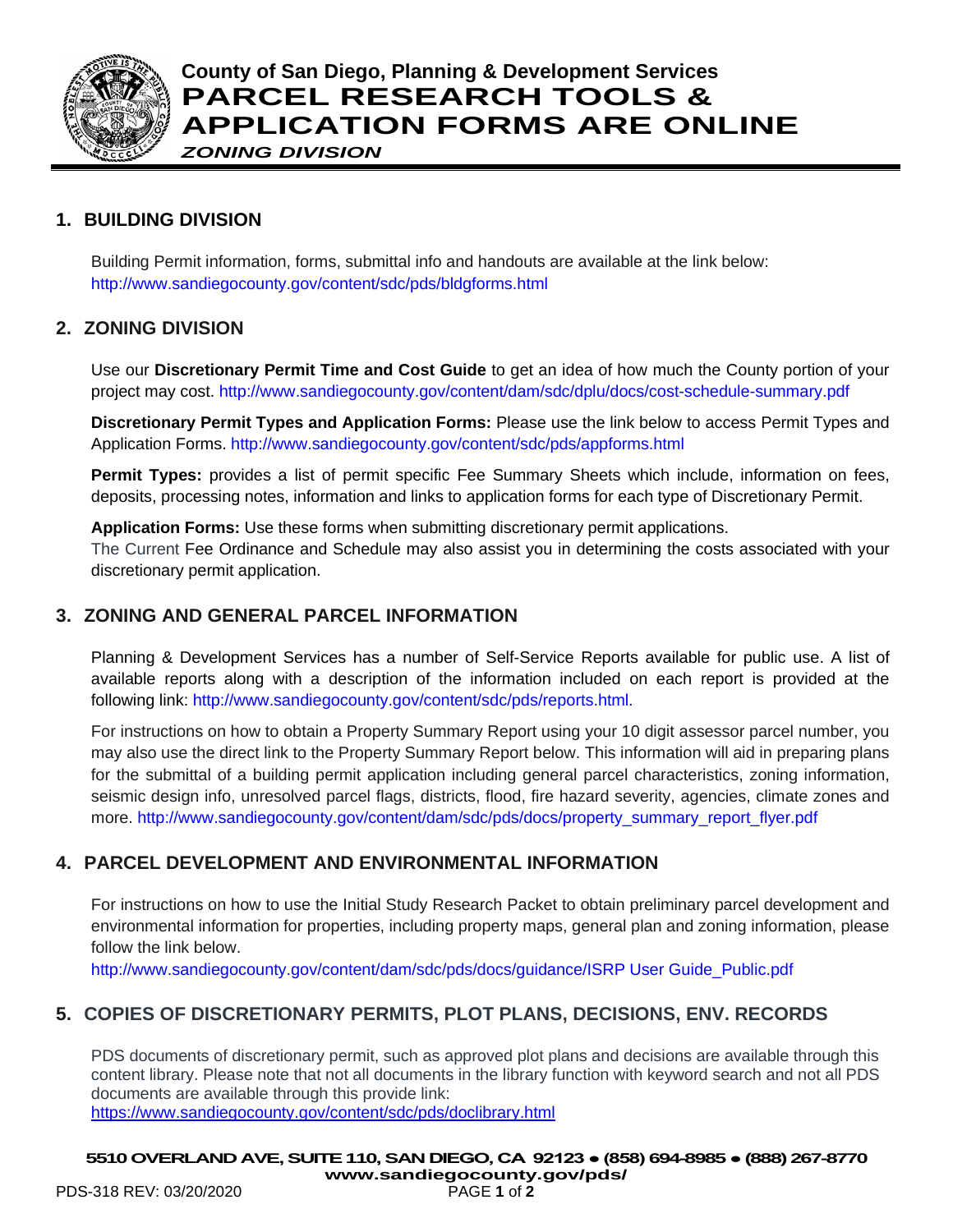#### **6. REVIEW AND PRINT COPIES OF PARCEL MAPS AND FINAL MAPS**

Project information for permit applications is available online at: <https://srs.sandiegocounty.gov/>

For instructions on how to use the survey records system please click the **HELP** button

#### **7. ACCELA CITIZEN ACCESS**

The Accela Citizen Access system enables you to research permits, apply for some permits, make payments and obtain other Planning & Development Services information through a single website. The link below contains help guides on the services provided and how to use the system. <http://www.sandiegocounty.gov/content/sdc/pds/AccelaUpdates.html>

#### **8. CONTACTS**

If you have questions, on how to check the status of your record via Accela Citizen Access, *please contact the department where your record originated.*

**Department of Environmental Health** (DEH): (858) 505-6700

**Department of Public Works** (DPW): (858) 232-6837

**Planning & Development Services** (PDS): (858) 694-8985 (Monday - Friday 8:00am - 11:45am)

**Agriculture Weights & Measures** (AWM): (858) 694-2739

**Air Pollution Control District** (APCD): (858) 586-2600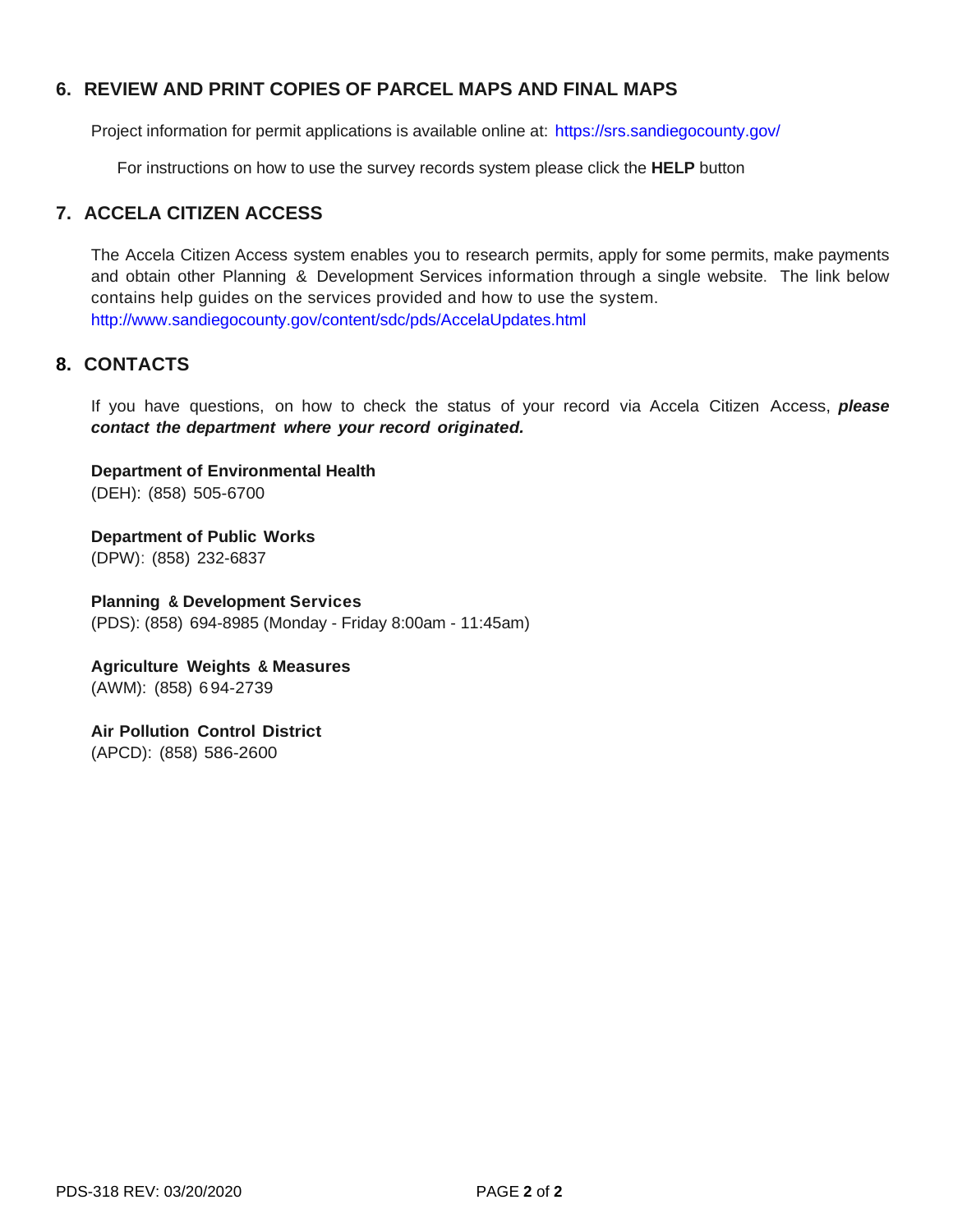#### **How to Obtain Your Property Summary Report (Zoning Summary)**

**Step 1**: Enter the following URL into your web browser

<http://www.sandiegocounty.gov/pds/>

**Step 2:** Click on "Self- Service Reports" found under the Popular Services column



**Step 3**: Click on "Property Summary Report"

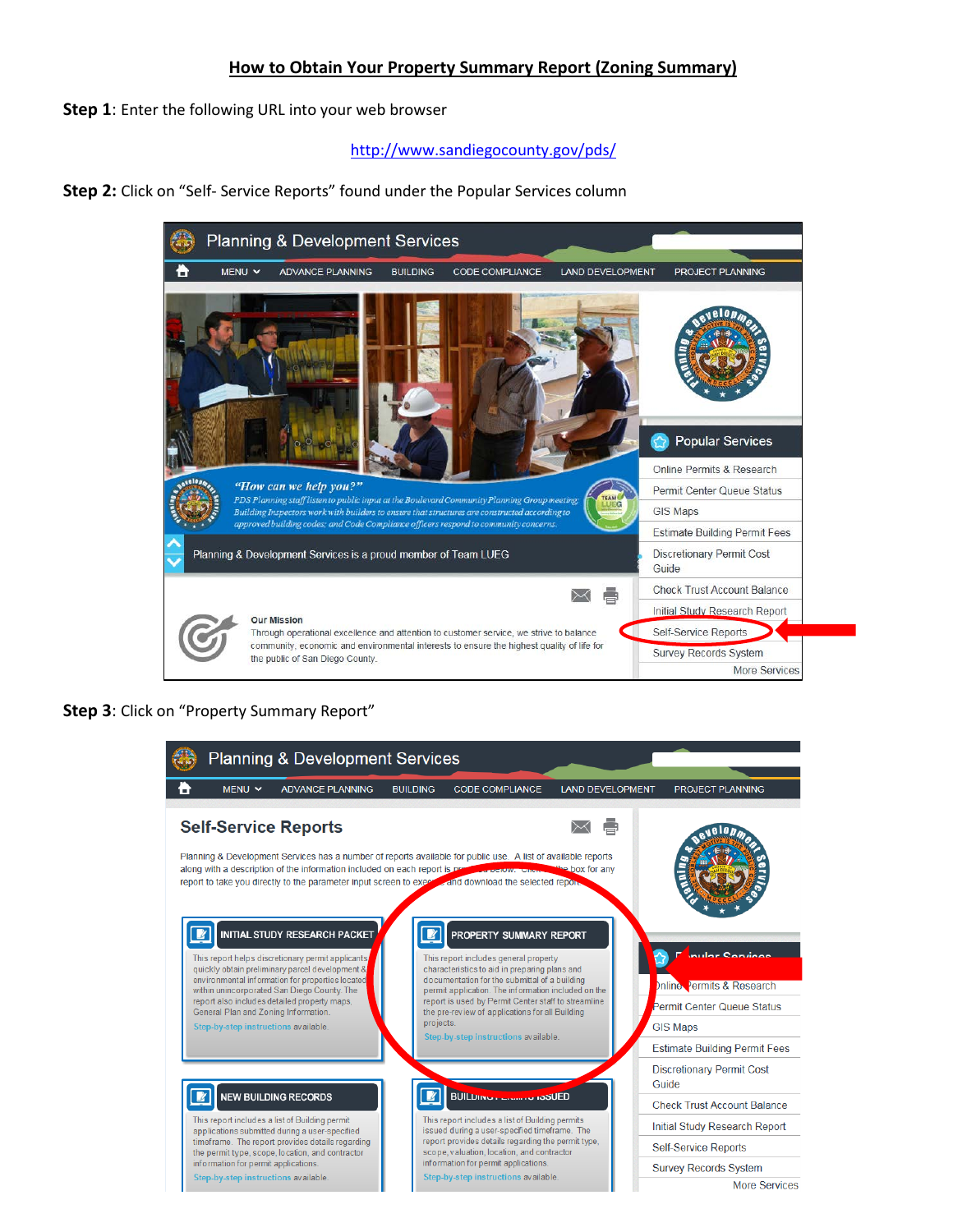Note**:** *Please make sure to turn off any pop-up blockers on your computer It may take up to 3 minutes for a report to generate*



**Step 5**: Congratulations! You just generated a Property Summary Report. Print the report and bring it with you when visiting the County Permit Center to begin pre-review of your project.

Tip: *Save the report before clicking any hyperlinks within the document. It will take you to another page and you will have to generate the report again.* 

# **For the complete Initial Study Research Packet … please see below!**